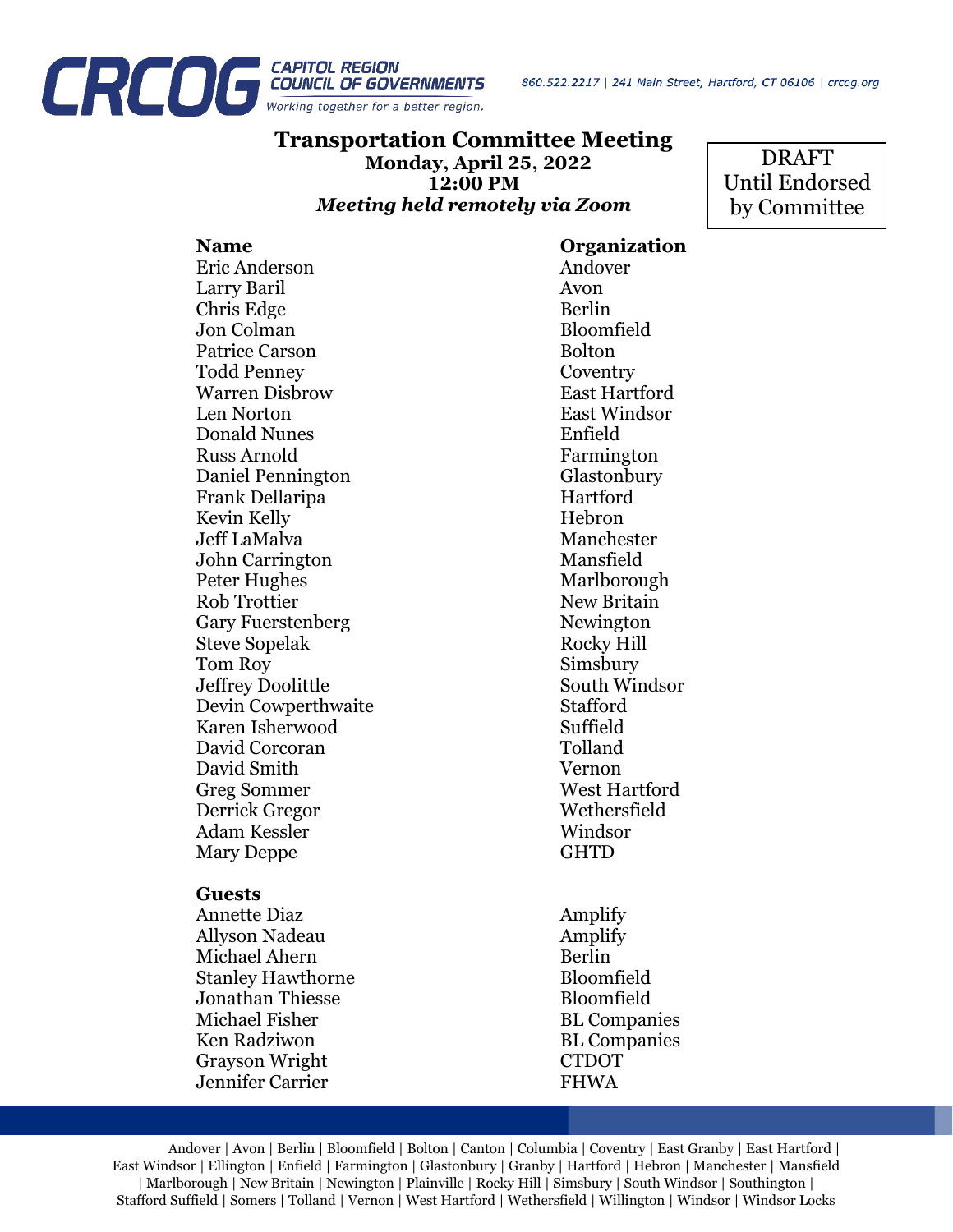| <b>Chuck Harlow</b> | Fuss & O'Neill |
|---------------------|----------------|
| Joseph Balskus      | <b>VHR</b>     |

## **CRCOG Staff**

Mike Cipriano, Ryan Faulkner, Norell Ferguson (Intern), Maureen Goulet, Matt Hart, Chris Henchey, Roger Krahn, Tim Malone, Aaliyah Miller, Sotoria Montanari, Caitlin Palmer, Pramod Pandey, Cara Radzins, Karen Stewartson, Terri Thompson

*The record below includes a brief description of each agenda item as well as the timestamp of the beginning of that discussion. The audio recording for this meeting is available: <https://crcog.org/event/transportation-committee-meeting-55/>*

- **1. Roll Call 0:00** –The meeting was called to order at 12:01pm by the Chair Jon Colman from the Town of Bloomfield. Karen Stewartson conducted the roll call.
- **2**. **Public Forum 4:36** No one chose to speak.
- **3. Adoption of Meeting Minutes from March 21, 2022 4:54** Kevin Kelly from the Town of Hebron noted a need to correct the minutes to reflect that he attended the meeting. A motion was made by Patrice Carson from the Town of Bolton, seconded by David Smith from the Town of Vernon, to approve the minutes from the Transportation Committee Meeting on March 21, 2022, as amended. This motion was passed unanimously with two (2) abstentions made by Russ Arnold from the Town of Farmington and Len Norton from the Town of East Windsor.

# **4. Staff Report**

- **60 Seconds for Safety 6:05** Roger Krahn shared information about the Safe Streets and Roads for All (SS4A) Grant Program. Mr. Krahn noted that this is a new discretionary grant that will be available to local government applicants for planning, design, and development for infrastructure projects and other strategies identified in a comprehensive safety plan. Information about the program is available at [https://www.transportation.gov/SS4A,](https://www.transportation.gov/SS4A) and information about SS4A webinars is available at [https://www.transportation.gov/grants/SS4A/webinars.](https://www.transportation.gov/grants/SS4A/webinars)
- **Municipal Grant Program for Elderly / Disabled Transportation 7:42 –** Chris Henchey shared that information related to the new application cycle for the Municipal Grant Program for Elderly /Disabled Transportation has been sent to all the Towns. He mentioned that application materials are due to CRCOG by May 2, 2022 so that we can submit them to CTDOT. Questions can be sent to him at [chenchey@crcog.org.](mailto:chenchey@crcog.org)
- **LOTCIP Quarterly Report – 9:31** Sotoria Montanari provided highlights of the LOTCIP Quarterly Report for Quarter 3 of FY2022. Daniel Pennington from the Town of Glastonbury provided scheduling updates on his projects.
- **Other**
	- o **13:35** Cara Radzins facilitated a discussion and polls related to the potential shift from virtual to hybrid meetings. Regarding format, 55% of Committee members expressed a preference for hybrid meetings, with 30% preferring virtual and 15% indicating no preference. No one indicated a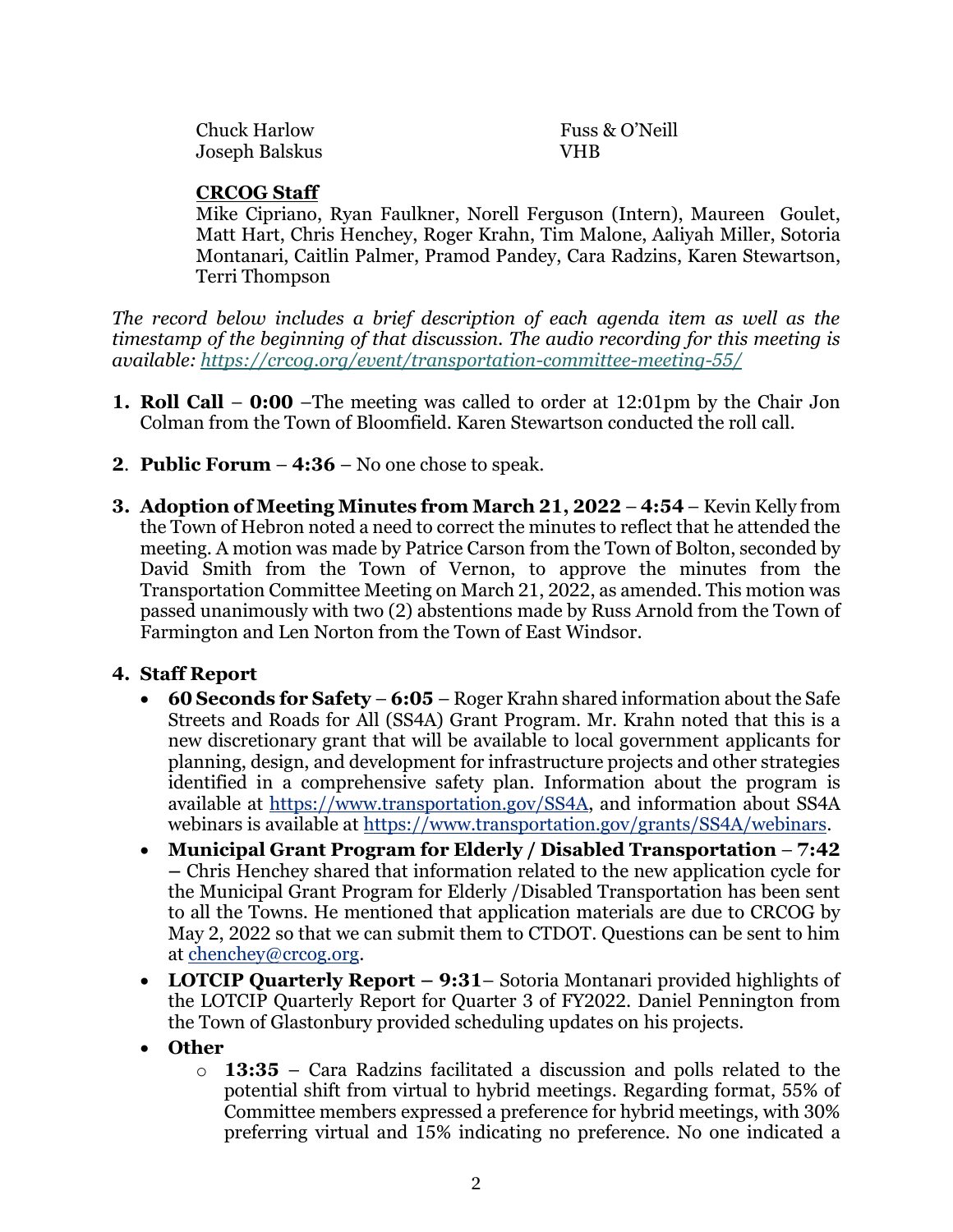desire for fully in-person meetings. When asked how they would attend a hybrid meeting, 70% indicated they would attend virtually, with the other 30% planning to attend in person. Jon Colman from the Town of Bloomfield suggested to mostly continue virtual meetings but to offer a hybrid option quarterly. Several Committee members agreed. There was discussion about technology for hybrid meetings and the need for flexibility to reconsider meeting logistics depending on how the hybrid meetings go. Ms. Radzins stated staff will prepare an action for Committee consideration in May.

- o **21:00 –** Cara Radzins shared that CRCOG submitted a RAISE grant application in coordination with the City of New Britain and the Town of Plainville for \$16.4 million to close the gap in the Farmington Canal Heritage Trail and connect to the CT*fastrak* multi-use trail. Ms. Radzins mentioned that CRCOG also supplied letters of support and/or technical assistance for other RAISE grants submitted from within the Region.
- o **21:50 –** Cara Radzins shared that two presentations of interest will be given at the Policy Board Meeting on April 27, 2022. Commissioner Boughton will discuss the Infrastructure Investment and Jobs Act, and Adam Fox from CTDOT will present a CT*rail* Station and Status Update.
- **5. TIP Amendments – 22:31** Cara Radzins reviewed the TIP Amendments. A motion was made by Patrice Carson from the Town of Bolton, seconded by Steve Sopelak from the Town of Rocky Hill, to approve the TIP Amendments. This motion passed unanimously.
	- Bus & Bus Facility Discretionary CT Zero Emission Bus Program
	- Statewide Bus Replacements
	- Systemwide Admin Capital / Misc Support / Facility Improvements
	- Statewide Travel Demand Management (Greater CT Moderate)
	- Hartford-Rehab Bridge 01469B over CSRR, SR 598 & TR803
	- CTFASTRAK Infrastructure/Station/Facility Improvements
	- US 15-Berlin-Meriden-Operation Improvement Breakout-CTSS w/CV Tech.
	- District 4 Replace Traffic Control Signals at Various locations
	- Statewide Urban 5311 Carryover
	- Windham Transit District 5311 Carryover
- **6. LOTCIP Funding Increase/Scope Modification Requests 27:33** Sotoria Montanari reviewed one (1) LOTCIP funding increase request, noting that the Cost Review Sub-Committee had recommended approval of the request. A motion was made by Russ Arnold from the Town of Farmington, seconded by Jeffrey Doolittle from the Town of South Windsor, to approve the increase and scope modification. This motion was passed unanimously.
	- Vernon Various Stand-Alone Sidewalk Project (L146-0001): Funding increase of \$291,544 from \$925,000 to \$1,216,544 (31.5% increase)
- **7. 2022 LOTCIP Solicitation: Staff Ratings and Draft Selections 29:42** Sotoria Montanari reviewed the staff ratings and draft selections from the 2022 LOTCIP project solicitation. Ms. Montanari stated that, in line with the project selection policy's goal of programming approximately \$38 million in projects under